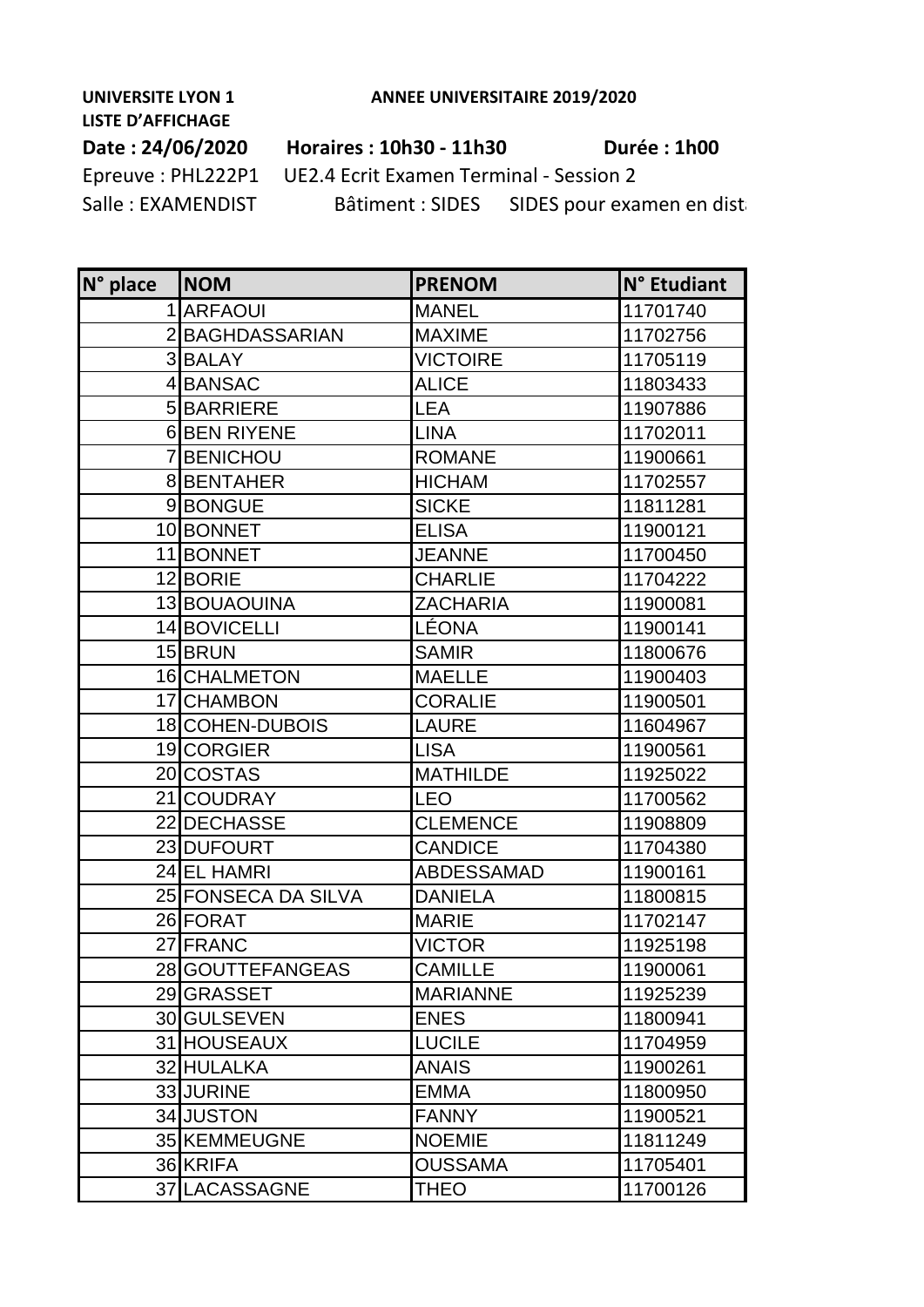| 38 LAMKADMI         | <b>ASSIA</b>          | 11900021 |
|---------------------|-----------------------|----------|
| 39 LAURANSON        | <b>AIMEE</b>          | 11800220 |
| 40 LEGRAND          | <b>ALBAN</b>          | 11601613 |
| 41 LIVE LUN         | <b>CASSANDRE</b>      | 11900241 |
| 42 MASHEKU          | <b>KLAUS</b>          | 11407693 |
| 43 MATAS            | <b>VICTOR</b>         | 11706352 |
| 44 MESSAOUDI        | <b>NADIR</b>          | 11703376 |
| 45 MILLE            | <b>CHARLOTTE</b>      | 11704874 |
| 46 MONEGAT          | MAËLLE                | 11900421 |
| 47 MORALES MASCLAUX | CHLOÉ                 | 11900404 |
| 48 MOUAZER          | <b>CELINE</b>         | 11611521 |
| 49 MOUSSAOUI        | <b>BRAHIM</b>         | 11801757 |
| 50 MOUSSAOUI        | <b>SHAYMA</b>         | 11909094 |
| 51 MOUTON           | <b>MANON</b>          | 11907982 |
| 52 NSETO            | <b>ANDREA</b>         | 11407158 |
| 53 OLLIER           | <b>DOMITILLE</b>      | 11700866 |
| 54 PONTONNIER       | <b>BAPTISTE</b>       | 11700185 |
| 55 RAHAB            | <b>HICHAM</b>         | 11900641 |
| 56 RAMI             | <b>ISMAEL</b>         | 11705188 |
| 57 RICHARD          | <b>MATHIS</b>         | 11700748 |
| 58 ROBERT           | <b>JULIETTE</b>       | 11801321 |
| 59 ROCHE            | <b>LUCIE</b>          | 11801341 |
| 60 ROSSET           | AXEL                  | 11908095 |
| 61 SACRAMENTO BRITO | <b>JADE</b>           | 11900482 |
| 62 SADOWSKI         | <b>ANNE-CHARLOTTE</b> | 11507036 |
| 63 SAINTIGNY        | <b>ANAIS</b>          | 11700180 |
| 64 SOURNAC          | <b>EMMA</b>           | 11706302 |
| 65 TALBI            | <b>MOHAMMED AMINE</b> | 11701068 |
| 66 TARDY            | <b>LEA</b>            | 11905454 |
| 67 VIOLY            | <b>CHARLES</b>        | 11705522 |
| 68 VISEE            | <b>CLEMENT</b>        | 11700483 |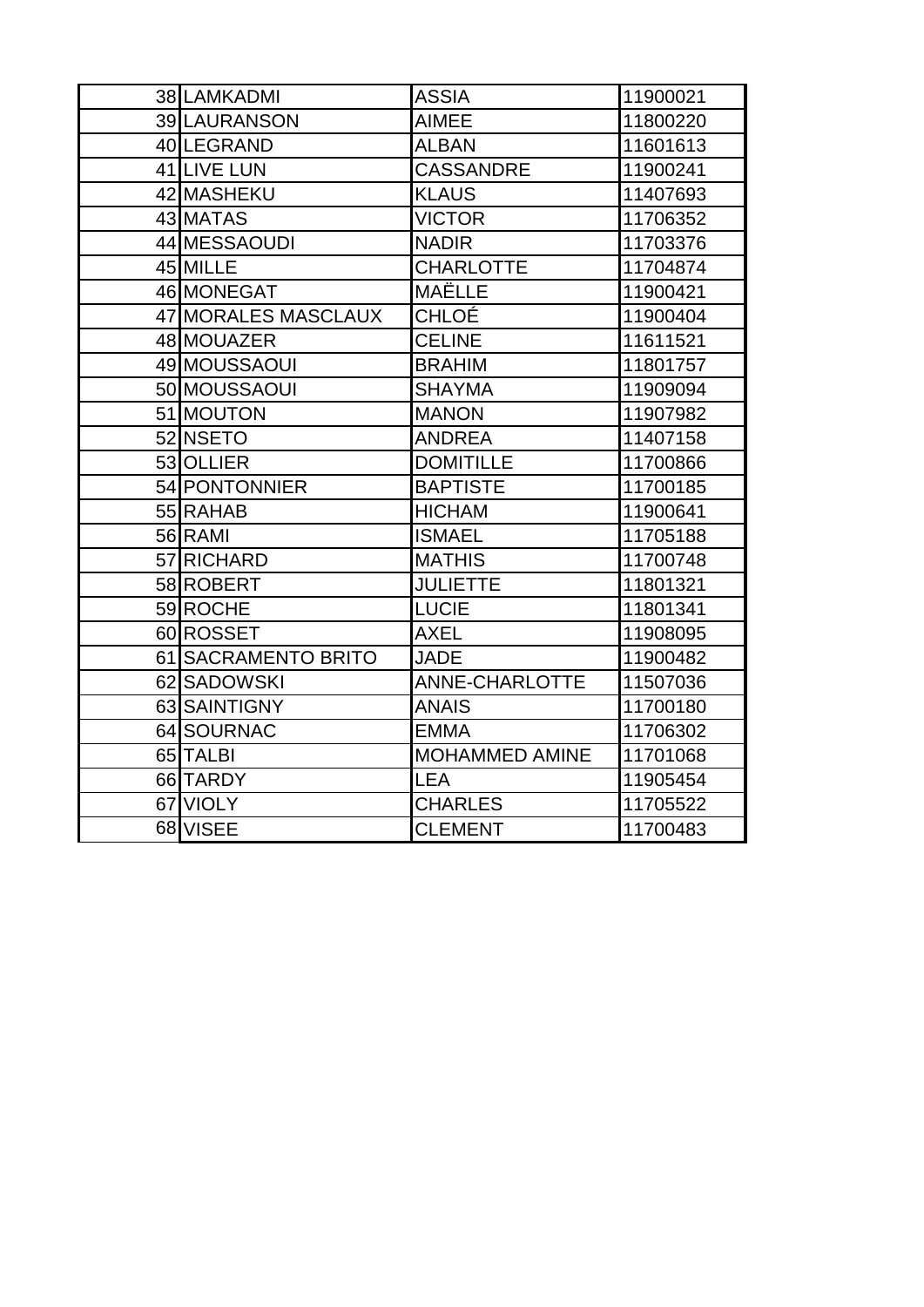sanciel